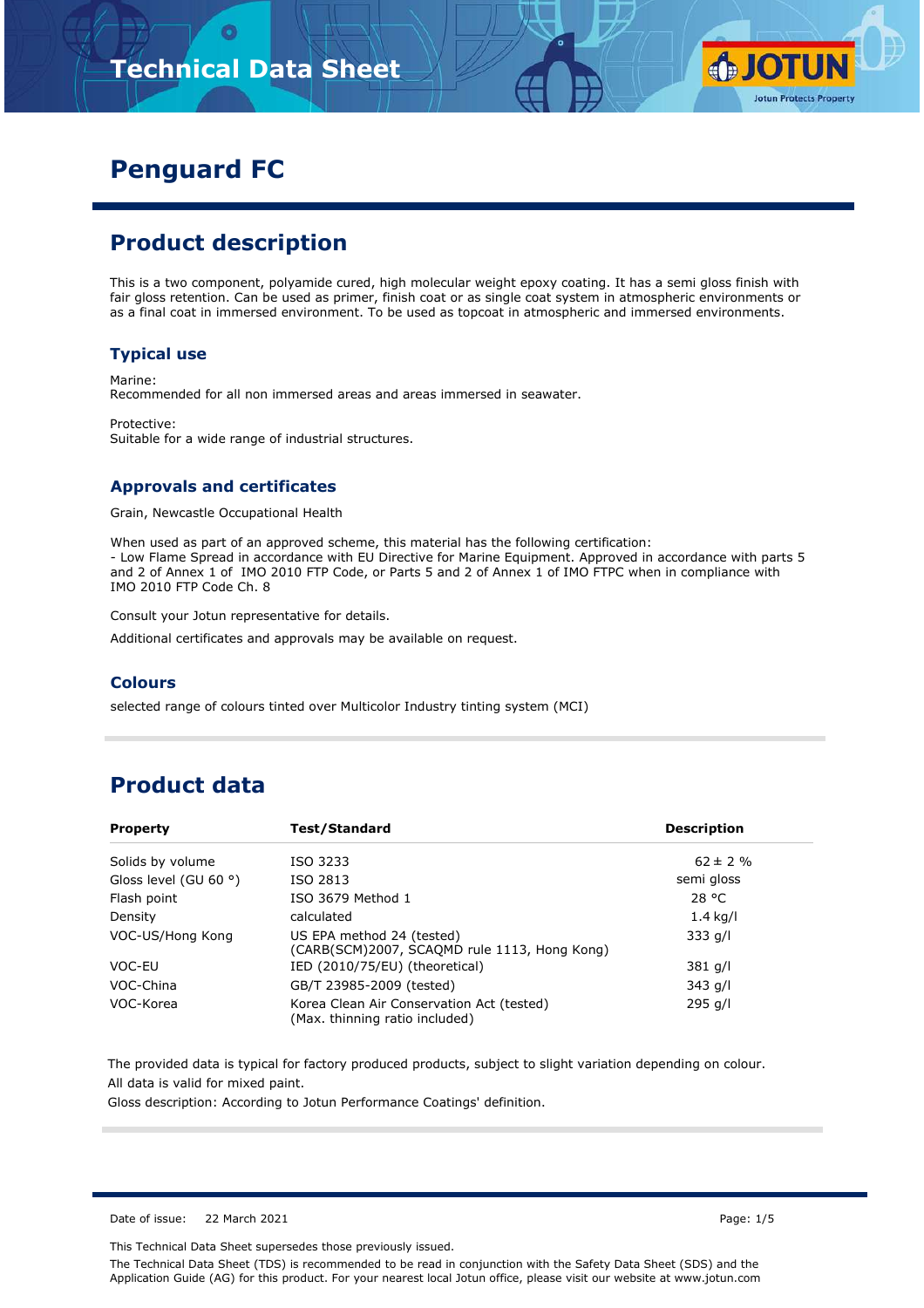

### **Film thickness per coat**

#### **Typical recommended specification range**

| Dry film thickness         |  | $80 - 200$ um                 |  |
|----------------------------|--|-------------------------------|--|
| Wet film thickness         |  | 130 - 320 um                  |  |
| Theoretical spreading rate |  | $7.8 - 3.1$ m <sup>2</sup> /l |  |

### **Surface preparation**

To secure lasting adhesion to the subsequent product all surfaces shall be clean, dry and free from any contamination.

Optimum performance, including adhesion, corrosion protection, heat resistance and chemical resistance is achieved with recommended surface preparation.

#### **Surface preparation summary table**

|                  | <b>Surface preparation</b>                                                                                                                                                     |                                                                                                                                                                                                                                        |  |
|------------------|--------------------------------------------------------------------------------------------------------------------------------------------------------------------------------|----------------------------------------------------------------------------------------------------------------------------------------------------------------------------------------------------------------------------------------|--|
| <b>Substrate</b> | Minimum                                                                                                                                                                        | Recommended                                                                                                                                                                                                                            |  |
| Carbon steel     | St 2 (ISO 8501-1)                                                                                                                                                              | Sa 2½ (ISO 8501-1)                                                                                                                                                                                                                     |  |
| Stainless steel  | The surface shall be hand or machine<br>abraded with non-metallic abrasives<br>or bonded fibre machine or hand<br>abrasive pads to impart a scratch<br>pattern to the surface. | Abrasive blast cleaning to achieve a<br>surface profile using non-metallic<br>abrasive media which is suitable to<br>achieve a sharp and angular surface<br>profile.                                                                   |  |
| Galvanised steel | Water jetting to cleanliness<br>corresponding to the description of Wa<br>1 (ISO 8501-4)                                                                                       | Cleanliness corresponding to<br>description of Sa 1 (ISO 8501-1)                                                                                                                                                                       |  |
| Aluminium        | The surface shall be hand or machine<br>abraded with non-metallic abrasives<br>or bonded fibre machine or hand<br>abrasive pads to impart a scratch<br>pattern to the surface. | Abrasive blast cleaning to achieve a<br>surface profile using non-metallic<br>abrasive media which is suitable to<br>achieve a sharp and angular surface<br>profile.                                                                   |  |
| Concrete         | Minimum 4 weeks curing. Moisture<br>content maximum 5 %. Mechanically<br>prepare the existing concrete surface<br>by scabbling, needle gun, mechanical<br>disc grinding.       | Minimum 4 weeks curing. Moisture<br>content maximum 5 %. Prepare the<br>surface by means of enclosed blast<br>shot or diamond grinding and other<br>appropriate means to abrade the<br>surrounding concrete and to remove<br>laitance. |  |
| Coated surfaces  | Clean, dry and undamaged compatible<br>coating                                                                                                                                 | Clean, dry and undamaged compatible<br>coating                                                                                                                                                                                         |  |

## **Application**

#### **Application methods**

The product can be applied by

Spray: Use airless spray.

Date of issue: 22 March 2021 Page: 2/5

This Technical Data Sheet supersedes those previously issued.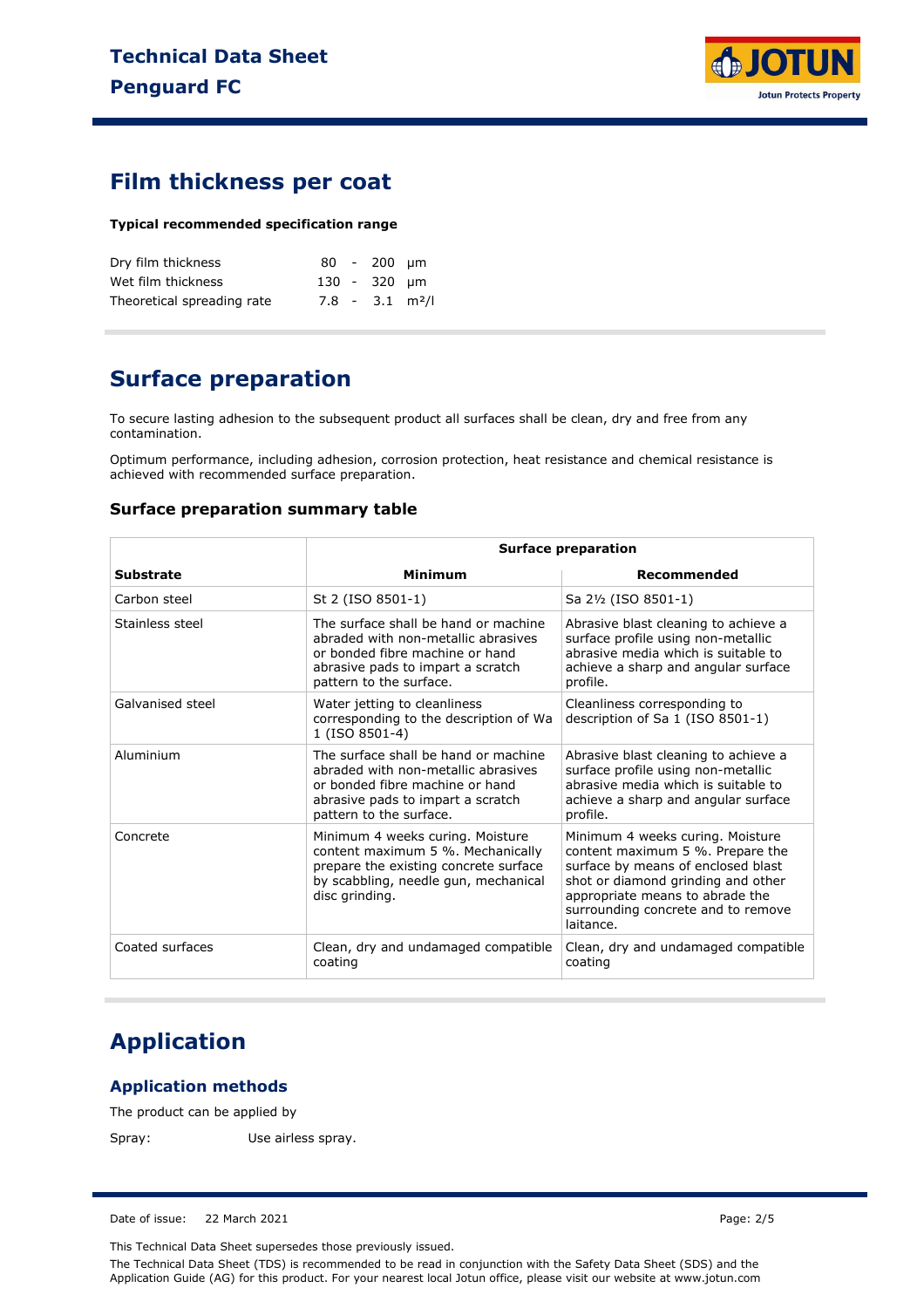### **Technical Data Sheet Penguard FC**



| Brush:  | Recommended for stripe coating and small areas. Care must be taken to achieve the<br>specified dry film thickness. |
|---------|--------------------------------------------------------------------------------------------------------------------|
| Roller: | May be used. Care must be taken to achieve the specified dry film thickness.                                       |

#### **Product mixing ratio (by volume)**

| Penguard FC Comp A | 4 part(s)    |
|--------------------|--------------|
| Penguard FC Comp B | 1 part $(s)$ |

#### **Thinner/Cleaning solvent**

| Thinner: | Jotun Thinner No. 17 |
|----------|----------------------|
|          |                      |

#### **Guiding data for airless spray**

| Nozzle tip (inch/1000):       | $15 - 23$        |
|-------------------------------|------------------|
| Pressure at nozzle (minimum): | 150 bar/2100 psi |

## **Drying and Curing time**

| Substrate temperature     |      |  | $0^{\circ}$ C 5 °C 10 °C 23 °C 40 °C |       |
|---------------------------|------|--|--------------------------------------|-------|
| Surface (touch) dry       |      |  | 9h 8h 7h 2.5h 1h                     |       |
| Walk-on-dry               | 36 h |  | 24h 15h 7.5h 2.h                     |       |
| Dry to over coat, minimum | 36 h |  | 24h 15h 7.5h 4h                      |       |
| Dried/cured for service   |      |  | 14 d 8 d 4 d                         | - 2 d |

For maximum overcoating intervals, refer to the Application Guide (AG) for this product.

Drying and curing times are determined under controlled temperatures and relative humidity below 85 %, and at average of the DFT range for the product.

Surface (touch) dry: The state of drying when slight pressure with a finger does not leave an imprint or reveal tackiness.

Walk-on-dry: Minimum time before the coating can tolerate normal foot traffic without permanent marks, imprints or other physical damage.

Dry to over coat, minimum: The recommended shortest time before the next coat can be applied.

Dried/cured for service: Minimum time before the coating can be permanently exposed to the intended environment/medium.

Date of issue: 22 March 2021 **Page: 3/5** 

This Technical Data Sheet supersedes those previously issued.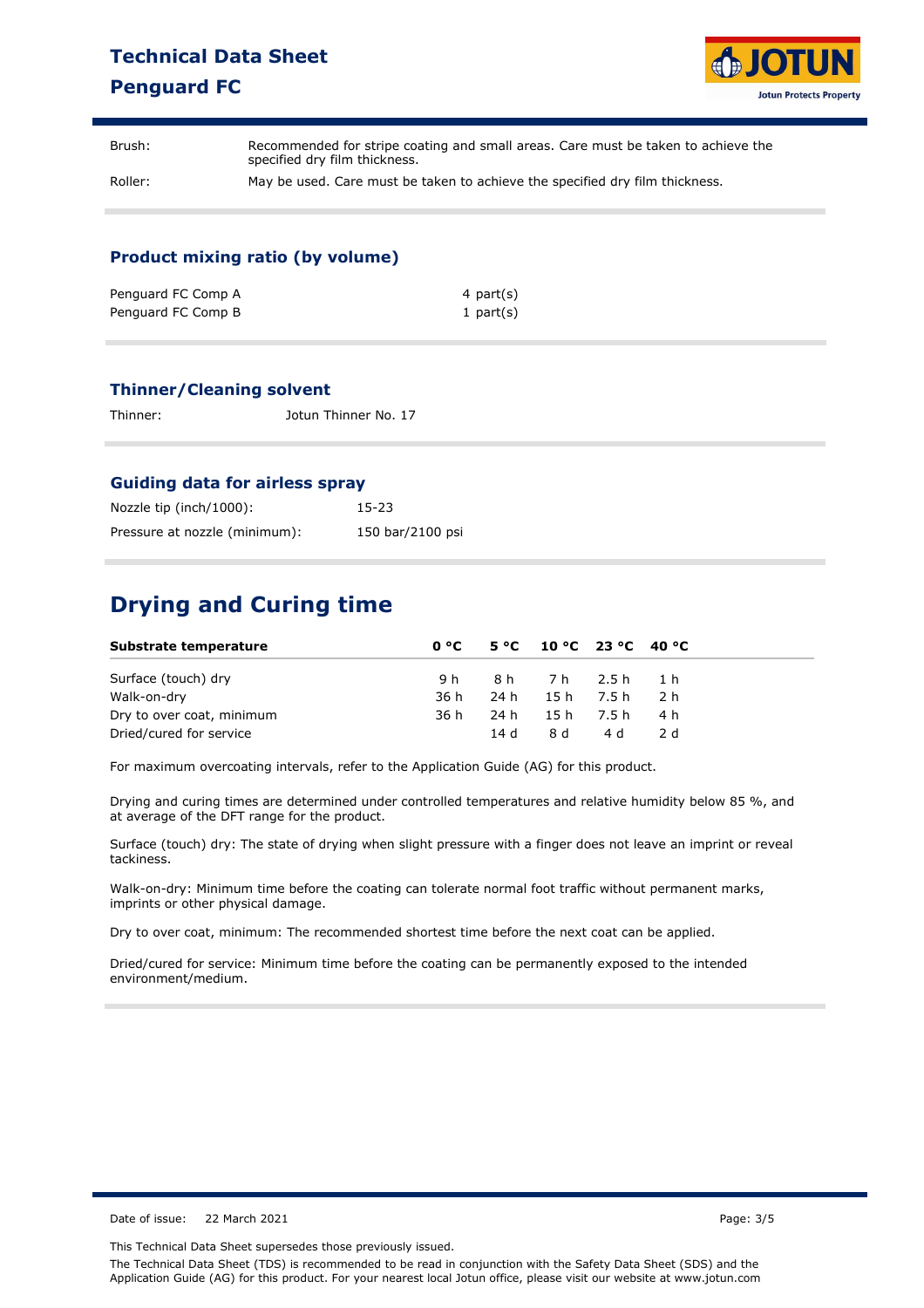

### **Induction time and Pot life**

| <b>Paint temperature</b> | 23 °C |
|--------------------------|-------|
| Pot life                 |       |

### **Heat resistance**

|                  | Temperature       |        |  |
|------------------|-------------------|--------|--|
|                  | <b>Continuous</b> | Peak   |  |
| Dry, atmospheric | 120 °C            | 140 °C |  |

Peak temperature duration max. 1 hour.

The temperatures listed relate to retention of protective properties. Aesthetic properties may suffer at these temperatures.

## **Product compatibility**

Depending on the actual exposure of the coating system, various primers and topcoats can be used in combination with this product. Some examples are shown below. Contact Jotun for specific system recommendation.

| Previous coat:   | zinc epoxy, zinc silicate, epoxy, epoxy mastic |
|------------------|------------------------------------------------|
| Subsequent coat: | epoxy                                          |

# **Packaging (typical)**

|                    | Volume   | <b>Size of containers</b> |
|--------------------|----------|---------------------------|
|                    | (litres) | (litres)                  |
| Penguard FC Comp A | 4/16     | 5/20                      |
| Penguard FC Comp B | 1/4      | 1/5                       |

The volume stated is for factory made colours. Note that local variants in pack size and filled volumes can vary due to local regulations.

### **Storage**

The product must be stored in accordance with national regulations. Keep the containers in a dry, cool, well ventilated space and away from sources of heat and ignition. Containers must be kept tightly closed. Handle with care.

#### **Shelf life at 23 °C**

Penguard FC Comp A Penguard FC Comp B 48 month(s) 48 month(s)

Date of issue: 22 March 2021 Page: 4/5

This Technical Data Sheet supersedes those previously issued.